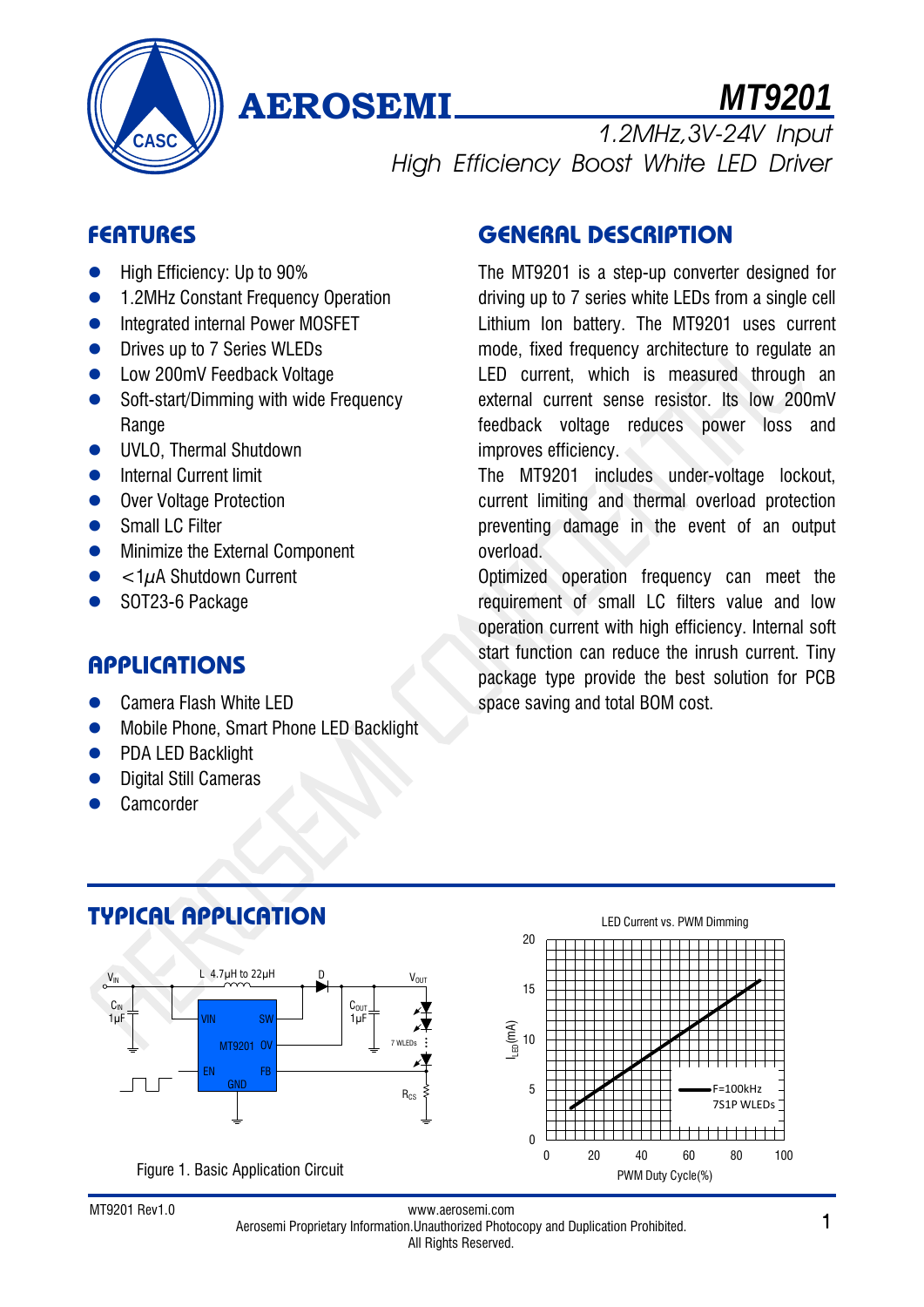### **ABSOLUTE MAXIMUM RATINGS** (Note 1)

| Thermal Resistance $\theta_{10}$ 130°C/W |  |
|------------------------------------------|--|
| Thermal Resistance $\theta_{.A}$ 250°C/W |  |

Junction Temperature(Note2)……….........160°C Operating Temperature Range…….-40°C to 85°C Lead Temperature(Soldering,10s)………...300°C Storage Temperature Range……..-65°C to 150°C ESD HBM(Human Body Mode)……………...2kV ESD MM(Machine Mode)………………….200V

## **PACKAGE/ORDER INFORMATION**

|                                                                                                                                                                                                                                                  | <b>Order Part Number</b> | Package | <b>Top Marking</b> |
|--------------------------------------------------------------------------------------------------------------------------------------------------------------------------------------------------------------------------------------------------|--------------------------|---------|--------------------|
| <b>TOP VIEW</b><br>$6$ VIN<br>SW  <br>- 1<br>$GND$ $2$<br>$5 \mid 0V$<br>$\overline{\mathbf{3}}$<br><b>FB</b><br>EN<br>4<br>6-LEAD PLASTIC SOT-23<br>$T_{JMAX} = 160^{\circ}C$ , $\theta_{JA} = 250^{\circ}C/W$ , $\theta_{JC} = 130^{\circ}C/W$ | MT9201                   | SOT23-6 | B9HBDC             |

### **PIN DESCRIPTION**

| <b>Pin Name</b> | <b>Pin Number</b> | <b>Description</b>                                                                                                                                                                                      |
|-----------------|-------------------|---------------------------------------------------------------------------------------------------------------------------------------------------------------------------------------------------------|
| <b>SW</b>       |                   | Inductor Connection. Connect to the switched side of the external<br>inductor as well as the anode of the external diode. SW is high<br>impedance during shutdown.                                      |
| <b>GND</b>      | $\mathcal{P}$     | Ground Pin.                                                                                                                                                                                             |
| FB              | 3                 | Current-Sense Feedback Input. Connect a resistor from FB to GND to set<br>the LED current: $I_{IFD} = 0.2 V/R_{CS}$                                                                                     |
| EN              | 4                 | Enable and LED Brightness Control Input. Pull high to turn on IC. Drive EN<br>with a 20kHz to 1MHz unfiltered PWM dimming signal for DC LED<br>current that is proportional to the signal's duty cycle. |
| <sub>0</sub> V  | 5                 | Over Voltage Input. The MT9201 turn off the N-channel MOSFET when<br>$V_{\text{diff}}$ exceeds 28V . Connect OV to the output at the top of the LED string.                                             |
| VIN             | 6                 | Power Supply Input. Must be closely decoupled to GND with a $1\mu$ F or<br>greater ceramic capacitor.                                                                                                   |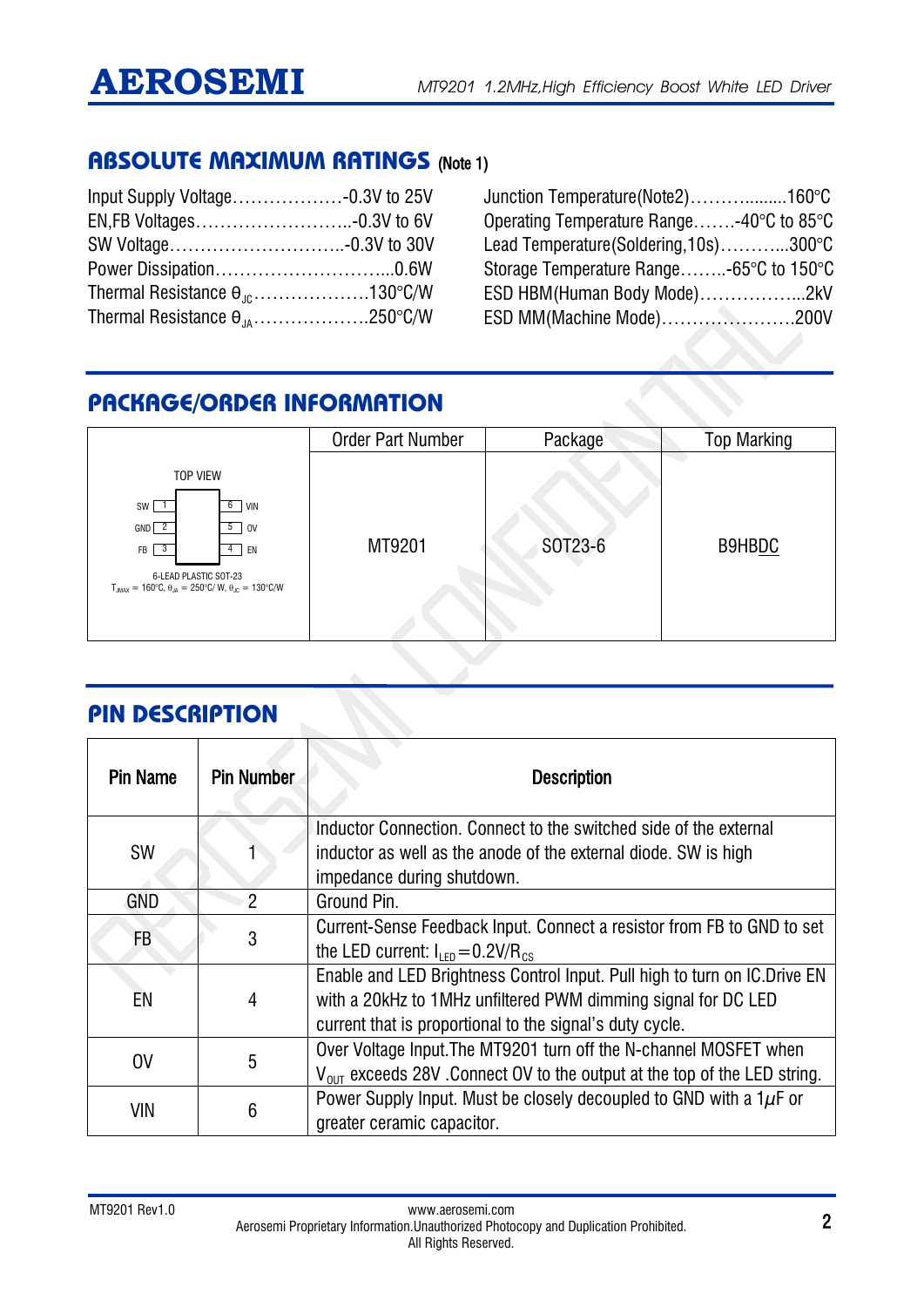## **ELECTRICAL CHARACTERISTICS** (Note 3)

| . FN<br>$\sim$ $_{\rm A}$      |                                          |                |            |            |             |
|--------------------------------|------------------------------------------|----------------|------------|------------|-------------|
| <b>PARAMETER</b>               | <b>CONDITIONS</b>                        | <b>MIN</b>     | <b>TYP</b> | <b>MAX</b> | <b>UNIT</b> |
| <b>Operating Input Voltage</b> |                                          | 3              |            | 24         | V           |
| <b>Under Voltage Lockout</b>   |                                          |                |            | 2.6        | ٧           |
| <b>Under Voltage Lockout</b>   |                                          |                | 100        |            | mV          |
| <b>Hysteresis</b>              |                                          |                |            |            |             |
| Current (Shutdown)             | $V_{FN}$ < 0.4V                          |                |            |            | μA          |
| <b>Quiescent Current</b>       | $V_{FB} = 0.15V$ , No switching          |                | 200        |            | $\mu$ A     |
| <b>Supply Current</b>          | $V_{FB} = 0V$ , switching                |                | 0.6        | 4          | mA          |
| <b>Regulated Feedback</b>      |                                          | 194            | 200        | 206        | mV          |
| Voltage                        |                                          |                |            |            |             |
| <b>Switching Frequency</b>     |                                          |                | 1.2        |            | <b>MHz</b>  |
| <b>ON Resistance of NMOS</b>   |                                          |                | 0.1        |            | Ω           |
| <b>Peak Current Limit</b>      | $V_{\text{IN}}$ = 4.2V, Duty cycle = 50% | $\overline{2}$ |            |            | A           |
| <b>EN Shutdown Voltage</b>     |                                          |                |            | 0.4        | ۷           |
| <b>EN Enable Voltage</b>       |                                          | 1.5            |            |            | V           |
| <b>EN Leakage Current</b>      |                                          |                | ±0.01      | ±1.0       | μA          |
| <b>OVP Threshold</b>           | Open LED, $V_{OUT}$ Rising               |                | 28         |            | ۷           |

 $(V_{in}=V_{in}=3.7V$ ,  $T_{i}=25^{\circ}$ C, unless otherwise noted.)

Note 1: Absolute Maximum Ratings are those values beyond which the life of a device may be impaired. Note 2:  $T_J$  is calculated from the ambient temperature  $T_A$  and power dissipation P<sub>D</sub> according to the following formula:  $T_J = T_A + (P_D) \times (250^{\circ} \text{C/W}).$ 

Note 3: 100% production test at 25°C. Specifications over the temperature range are guaranteed by design and characterization.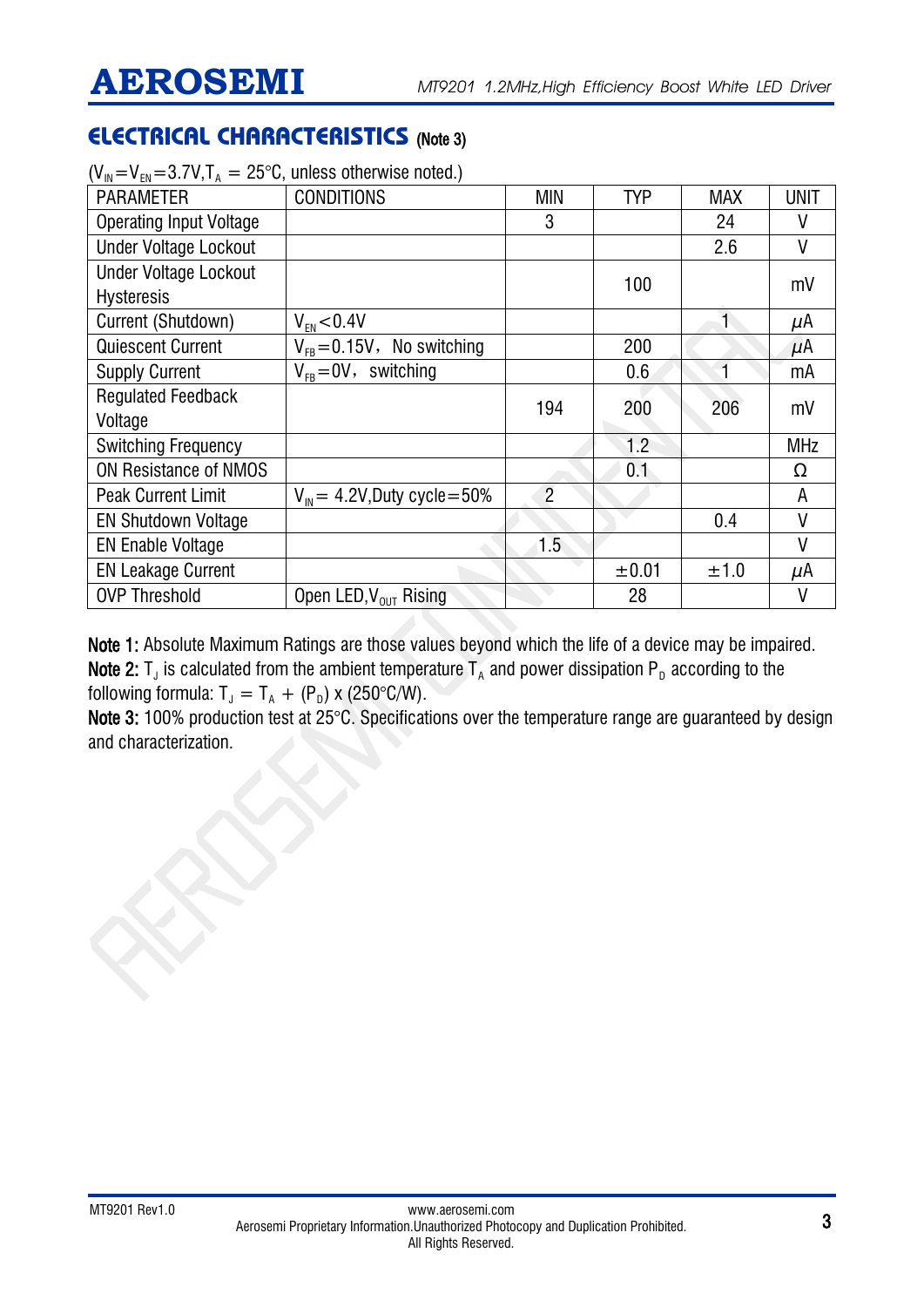## **TYPICAL PERFORMANCE CHARACTERISTICS**





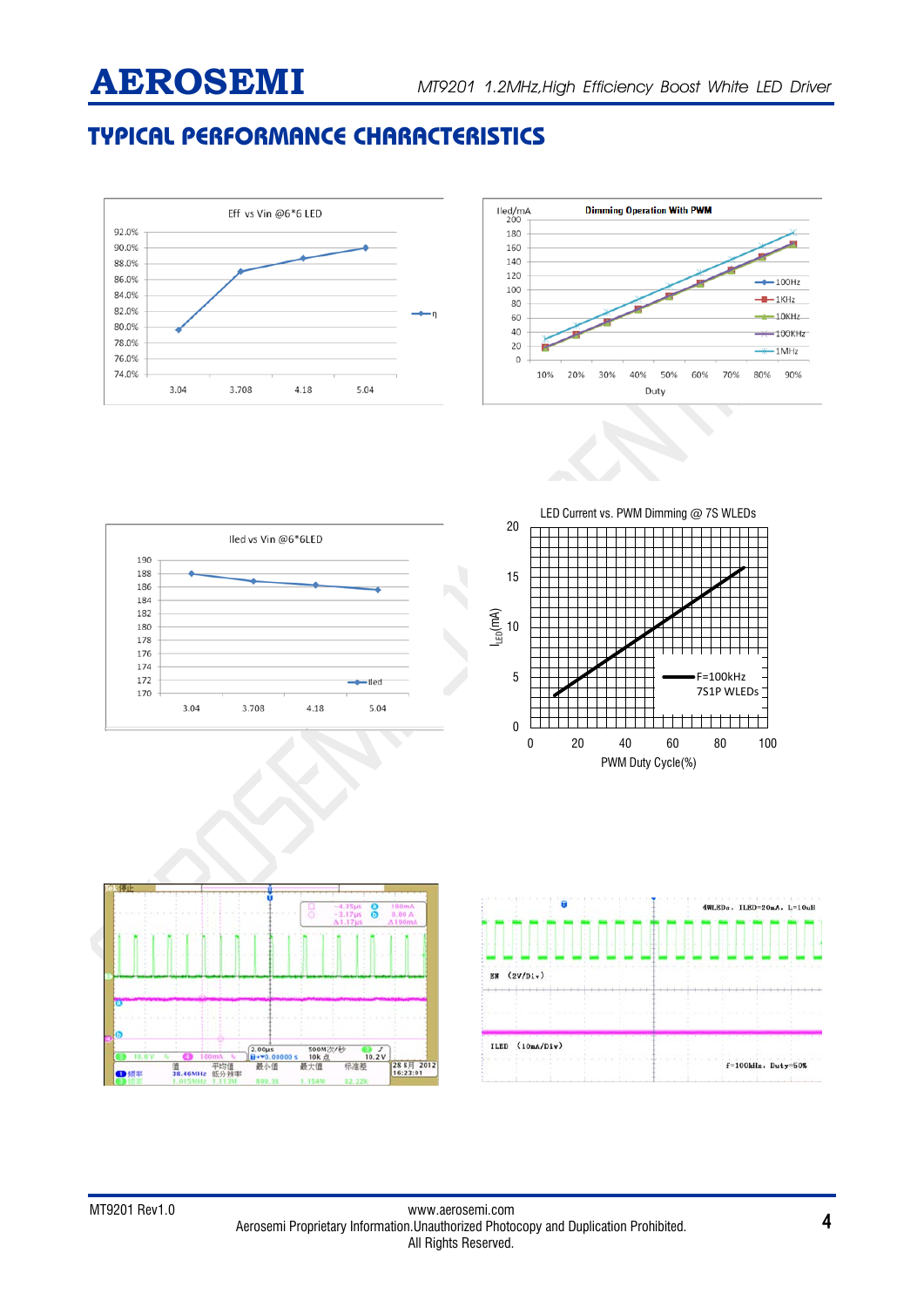







| Normal Operation $@V_{\text{IN}}=4.3V$ |  |
|----------------------------------------|--|
|----------------------------------------|--|

|       | Vout (SV/Div)      | 4WLEDs, Vin=4.3V, ILED=20mA, L=10uH |
|-------|--------------------|-------------------------------------|
|       | Vin (5V/Div)       |                                     |
|       | $V_{SW}$ (10V/Div) |                                     |
| $I_L$ | (200mA/Div)        |                                     |

Normal Operation @  $V_{\text{IN}}=5.5V$ 

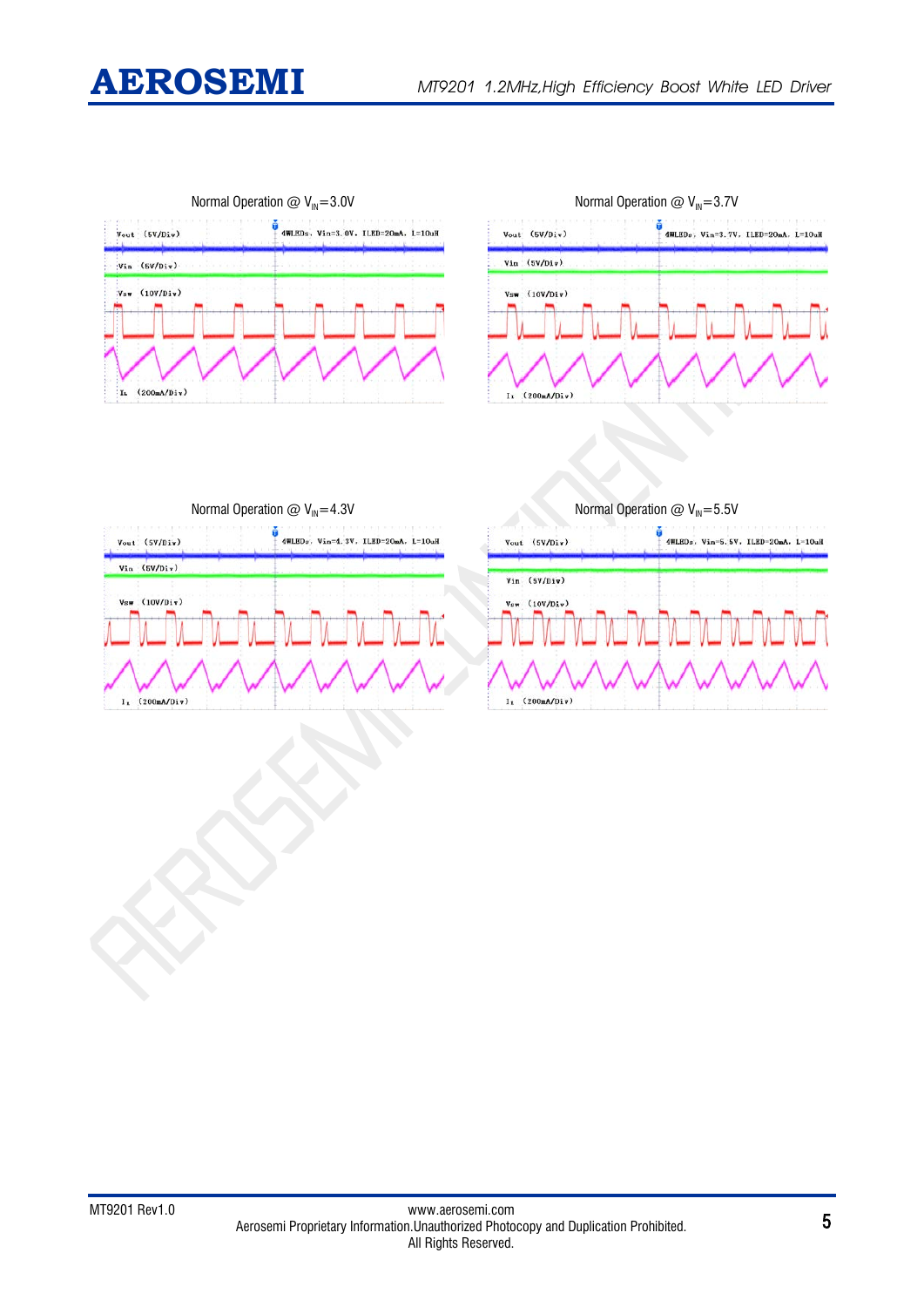## **FUNCTIONAL BLOCK DIAGRAM**



Figure 2. MT9201 Block Diagram

## **FUNCTIONAL DESCRIPTION**

The MT9201 uses a constant frequency, peak current mode boost regulator architecture to regulate the series string of white LEDs. At the start of each oscillator cycle the FET is turned on through the control circuitry. To prevent sub-harmonic oscillations at duty cycles greater than 50 percent, a stabilizing ramp is added to the output of the current sense amplifier and the result is fed into the positive input of the PWM comparator.

When this voltage equals the output voltage of the error amplifier the power FET is turned off. The voltage at the output of the error amplifier is

an amplified version of the difference between the 200mV reference voltage and the feedback voltage. In this way the peak current level keeps the output in regulation. If the feedback voltage starts to drop, the output of the error amplifier increases. This results in more current flowing through the power FET, thus increasing the power delivered to the output.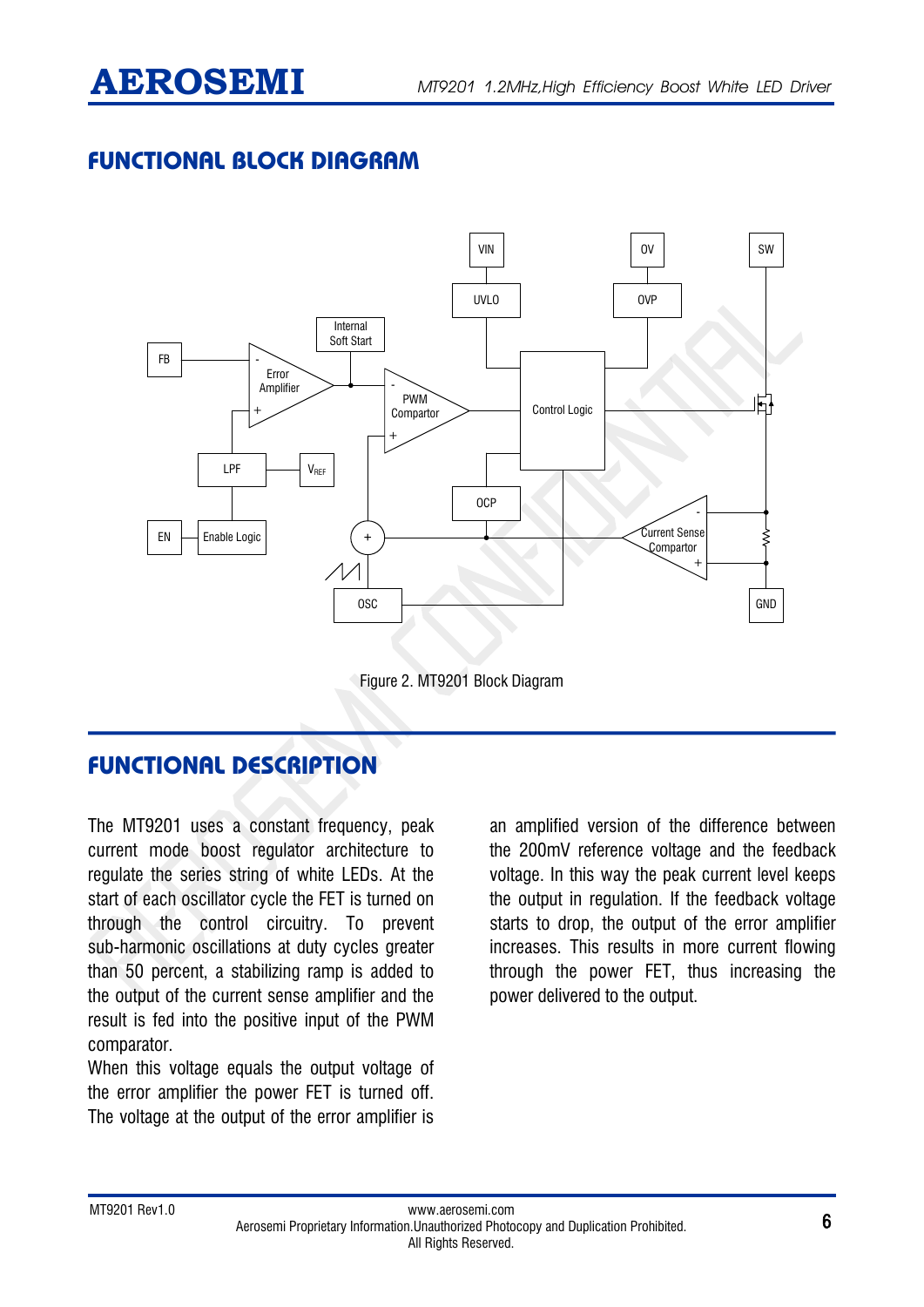### **APPLICATIONS INFORMATION**

#### Adjusting LED Current

Set the maximum LED current using a resistor from FB to GND. Calculate the resistance as follows:.

$$
R_{cs} = \frac{200 \text{mV}}{I_{LED}}
$$

where  $I_{\text{LED}}$  is the desired maximum current through the LEDs.

| $I_{LED}(mA)$ | $R_{cs}(m\Omega)$ |
|---------------|-------------------|
|               | $\frac{1}{200}$   |
| 5             | 40                |
| 10            | 20                |
| 15            | 13.3              |
| ንበ            | 10                |

#### LED Dimming Control

 $\triangleright$  Using a PWM Signal to EN Pin

For controlling the LED brightness, the MT9201 can perform the dimming control by applying a PWM signal to EN pin. The internal soft start and the wide range dimming frequency can eliminate inrush current and audio noise when dimming. The average LED current is proportional to the PWM signal duty cycle. The magnitude of the PWM signal should be higher than the maximum enable voltage of EN pin, in order to let the dimming control perform correctly for preventing the flicker issue, the suggested PWM frequency is  $≥20$ kHz and  $≤1$ MHz.





Using a DC Voltage

Using a variable DC voltage to adjust the brightness is a popular method in some applications. According to the Superposition Theorem, as the DC voltage increases, the voltage contributed to  $V_{FR}$  increases and the voltage drop on R1 decreases, i.e. the LED current decreases. For example, if the  $V_{DC}$  range is from 0V to 2.8V, the selection of resistors sets dimming control of LED current from 20mA to 0mA.The LED current can be calculated by the following equation:



Figure4

### $\triangleright$  Using a Filtered PWM signal

Another common application is using a filtered PWM signal as an adjustable DC voltage for LED dimming control. A filtered PWM signal acts as the DC voltage to regulate the output current. The recommended application circuit is shown in the Figure 5. In this circuit, the output ripple depends on the frequency of PWM signal. For smaller output voltage ripple (<100mV), the recommended frequency of 2.8V PWM signal should be above 20kHz. To fix the frequency of PWM signal and change the duty cycle of PWM signal can get different output current. Figure 5.

www.aerosemi.com Aerosemi Proprietary Information.Unauthorized Photocopy and Duplication Prohibited. MT9201 Rev1.0 7 All Rights Reserved.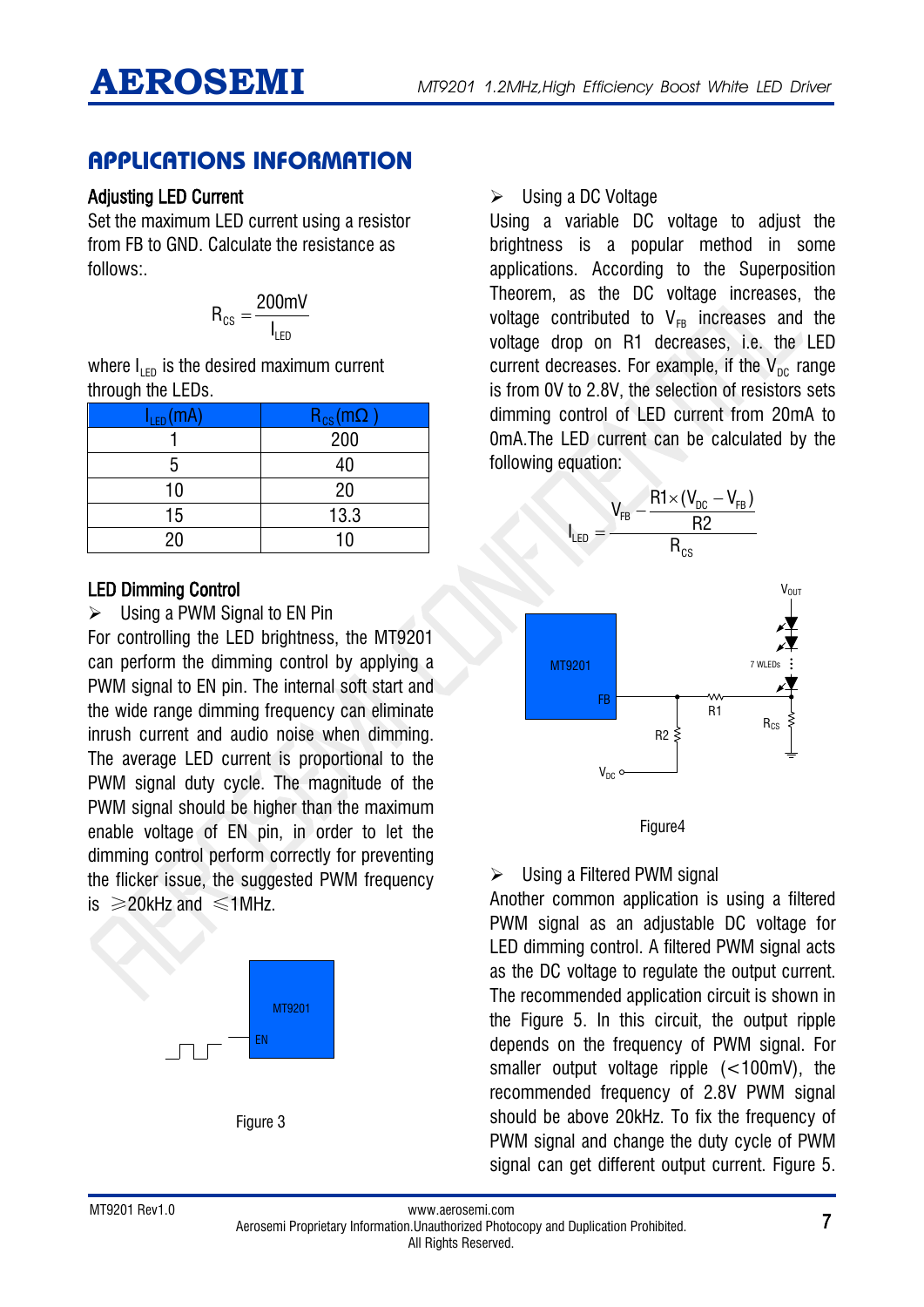shows the relationship between LED current and PWM duty cycle.The LED current can be calculated by the following equation:



#### Figure5

#### Inductor Selection

The recommended value of inductor are 4.7 to  $22\mu$ H. Small size and better efficiency are the major concerns for portable device, such as MT9201 used for mobile phone. The inductor should have low core loss at 1.2MHz and low DCR for better efficiency. To avoid inductor saturation current rating should be considered.

#### Capacitor Selection

Input and output ceramic capacitors of  $4.7\mu$ F are recommended for MT9201 applications. For better voltage filtering, ceramic capacitors with low ESR are recommended. X5R and X7R types are suitable because of their wider voltage and temperature ranges.

#### Diode Selection

Schottky diode is a good choice for MT9201 because of its low forward voltage drop and fast reverse recovery. Using Schottky diode can get better efficiency. The high speed rectification is

also a good characteristic of Schottky diode for high switching frequency. Current rating of the diode must meet the root mean square of the peak current and output average current multiplication as following :

$$
I_D(RMS) = \sqrt{I_{\text{OUT}} \times I_{\text{PEAK}}}
$$

The diode's reverse breakdown voltage should be larger than the output voltage.

#### Layout Consideration

For best performance of the MT9201, the following guidelines must be strictly followed.

- $\triangleright$  Input and Output capacitors should be placed close to the IC and connected to ground plane to reduce noise coupling.
- The GND should be connected to a strong ground plane for heat sinking and noise protection.
- Keep the main current traces as possible as short and wide.
- SW node of DC-DC converter is with high frequency voltage swing. It should be kept at a small area.
- $\triangleright$  Place the feedback components as close as possible to the IC and keep away from the noisy device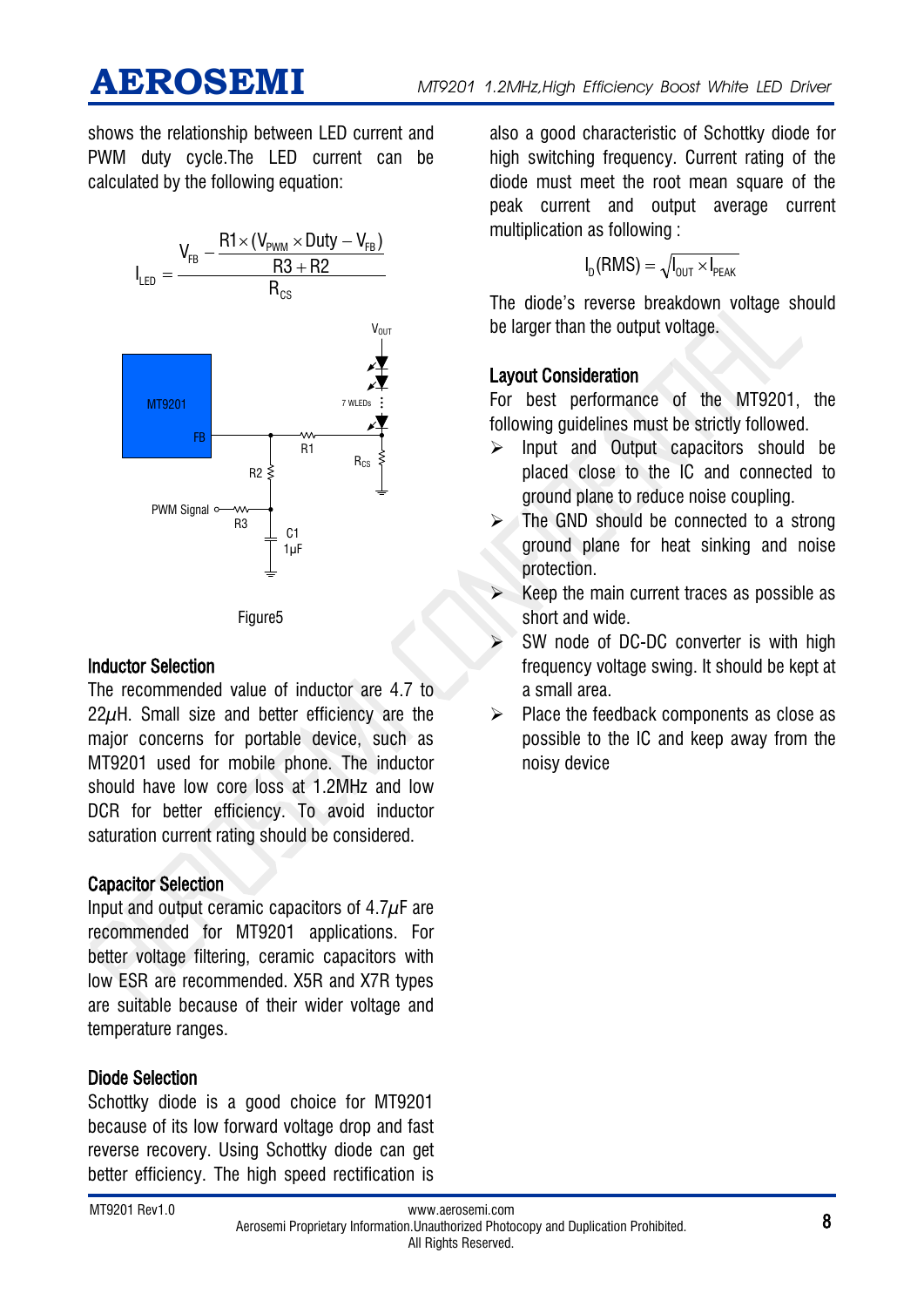## **PACKAGE DESCRIPTION**



SOT23-6

4.DIMENSIONS ARE EXCLUSIVE OF MOLD FLASH AND METAL BURR.